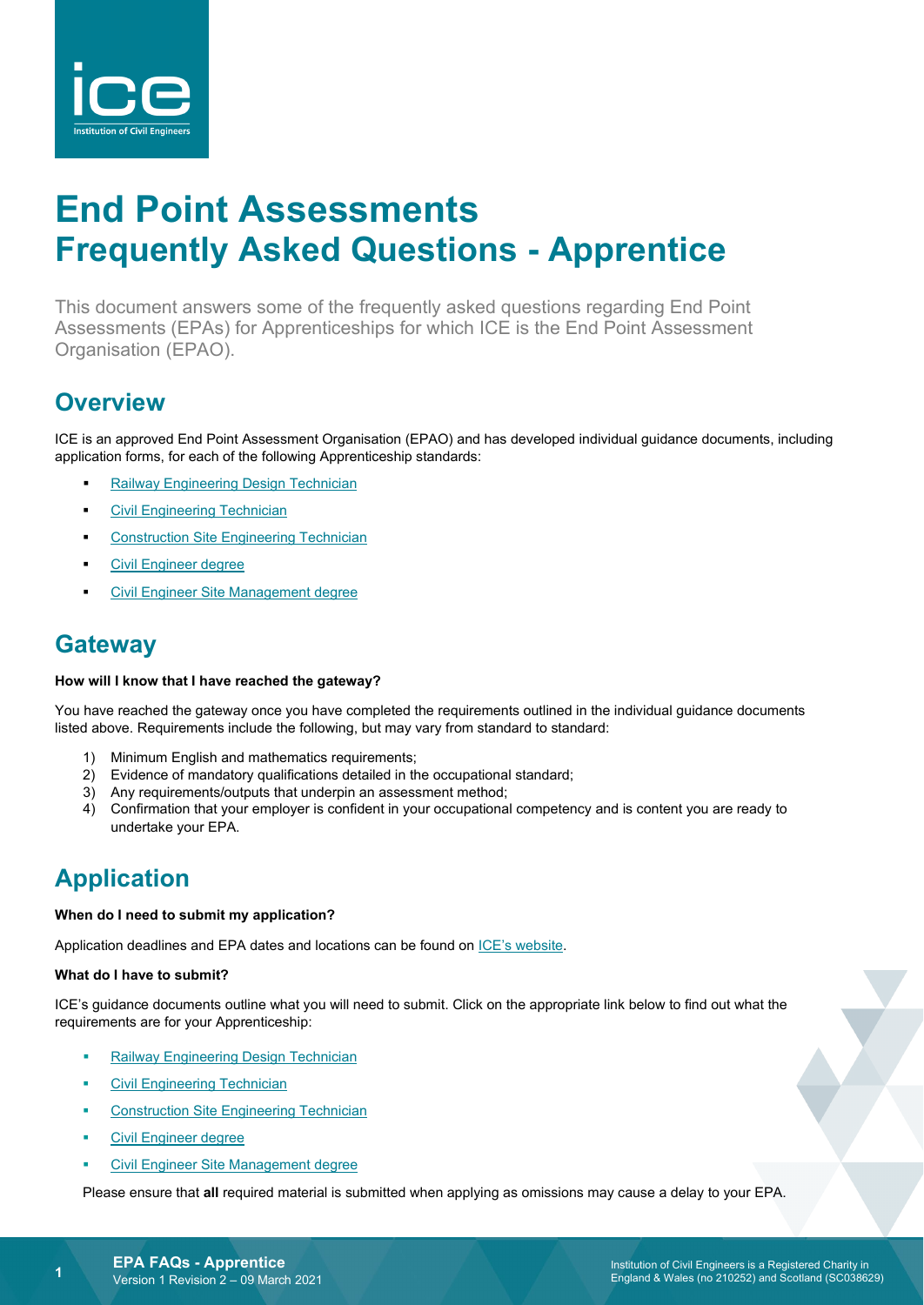

### **I am a degree apprentice; do I need to complete Initial Professional Development (IPD)?**

Yes, if you are targeting professional registration with ICE at the end of your Apprenticeship. To qualify for professional registration at EPA you will need to complete IPD [\(Company Approved or Mentor Supported Training Scheme, or a Career](https://www.ice.org.uk/careers-and-training/graduate-civil-engineers/how-to-become-professionally-qualified#work-experience)  [Appraisal\)](https://www.ice.org.uk/careers-and-training/graduate-civil-engineers/how-to-become-professionally-qualified#work-experience). Contact ICE's [Membership Support Team](mailto:membershipsupport@ice.org.uk) for more information and support with IPD.

ICE has mapped the Knowledge, Skills and Behaviours (KSBs) of the degree Apprenticeships to ICE's attributes to allow employers to record evidence of IPD on ICE's IPD online system. The mapping documents can be found on ICE's [Apprenticeship](https://www.ice.org.uk/careers-and-training/apprenticeships/apprentices#england) Hub.

If you are **not** seeking professional registration at EPA, ICE strongly advise the use of IPD, otherwise evidence of a formal employer training scheme will be required for EPA.

## **Technical Project Brief (TPB)**

### **[Civil Engineering](https://www.ice.org.uk/my-ice/membership-documents/civil-engineering-technician-apprenticeship-end-po) Technician** and **[Construction Site Engineering](https://www.ice.org.uk/my-ice/membership-documents/construction-site-engineering-technician-apprentic) Technician**

### **What is the Technical Project Brief (TPB)?**

The Technical Project Brief provides a means to assess your ability to integrate the range of Knowledge, Skills and Behaviours that you have acquired and demonstrated consistently throughout your Apprenticeship. ICE has published guidance on the TPBs and this can be found on our [Apprenticeship](https://www.ice.org.uk/careers-and-training/apprenticeships/apprentices#england) Hub.

### **Will it be written to reflect my discipline?**

ICE has developed a bank of TPBs intended to cover each of the commonly recognised disciplines that are relevant to your work areas. Select the appropriate discipline on the application form. Please contact [epa@ice.org.uk](mailto:epa@ice.org.uk) if your discipline is not listed.

### **When will I get my TPB?**

You will receive your TPB no later than six working weeks before the date of your EPA.

### **How long do I have to prepare my TPB presentation?**

It is expected that preparation for your TPB presentation will take approximately six weeks. It should take you between 25 and 30 hours to prepare for your presentation.

## **Written Report**

**Civil Engineering Technician**, **Construction Site Engineering Technician, Civil Engineering (non-integrated) degree and Civil Engineering Site Management(non-integrated) degree** 

### **What is the written report?**

This report is a reflective account giving details of the work you have undertaken during your Apprenticeship. Full details are given in the respective EPA guidance documents.

### **When is my written report due?**

Your report will be due no later than 15 working days prior to the date of your EPA.

### **How will I know if my written report is acceptable?**

If your assessors are not satisfied with the evidence given in your report, you will be contacted by ICE to address their concerns. If your EPA is to be deferred, ICE will arrange a new date.

### **Can people help me prepare the written report?**

While you may ask for assistance from mentors and colleagues, your final submission **must** be your **own** work.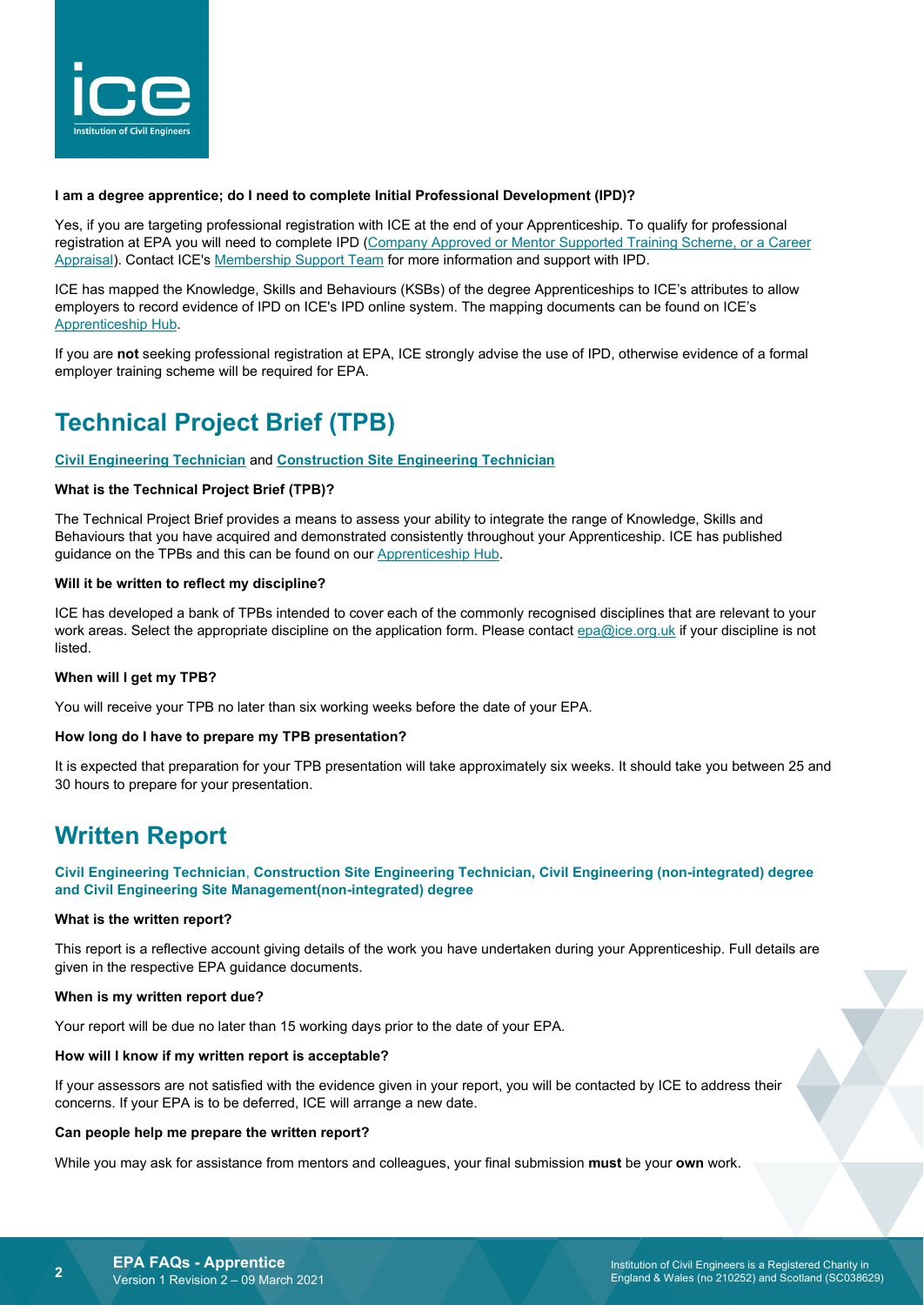

## **Presentation**

### **What do I need to do for my presentation and how long should it last?**

### **[Railway Engineering Design Technician](https://www.ice.org.uk/getattachment/my-ice/membership-documents/end-point-assessment-railway-design-technician-app/epa-railway-engineering-design-technician-apprenticeship-EPA-guidance-and-application.pdf.aspx)**

You have the option to make a 5-minute presentation on your reports at the start of your interview.

### **[Civil Engineering](https://www.ice.org.uk/my-ice/membership-documents/civil-engineering-technician-apprenticeship-end-po) Technician** and **[Construction Site Engineering](https://www.ice.org.uk/my-ice/membership-documents/construction-site-engineering-technician-apprentic) Technician**

You will give a 10-minute presentation to your two assessors, showcasing your response to the TPB. Your presentation should be supported by hard copy material, such as slides, drawings and/or spreadsheets. Your presentation will be followed by 10 to 15 minutes of questions and discussion. **[Civil Engineering \(non-integrated\) degree](https://www.ice.org.uk/my-ice/membership-documents/civil-engineer-degree-apprenticeship-end-point-ass)** and **[Civil Engineering Site](https://www.ice.org.uk/my-ice/membership-documents/site-manager-degree-apprenticeship-end-point-asses)  [Management](https://www.ice.org.uk/my-ice/membership-documents/site-manager-degree-apprenticeship-end-point-asses) (non-integrated) degree.** 

You will give a 12 to 15-minute presentation to your two assessors, highlighting your achievements and expanding on aspects of the work you have done in more detail than you were able to in your report.

### **Can I use recordings in my presentation?**

No.

### **Can I use a laptop? Can I use PowerPoint?**

If your presentation includes slides, you may use your laptop during your presentation. You **must** ensure your battery is charged sufficiently for the duration of the presentation as mains power may not be available.

Please ensure you bring printed copies of your slides to give to your assessors.

### **Can I use visual aids in my presentation?**

Yes, you may use visual aids to help you as described for the Civil Engineering Technician and Construction Site Technician standards above. These should **not** be larger than A3.

### **Interview**

### **When and where will interviews take place?**

The application and EPA dates and locations can be foun[d here.](https://www.ice.org.uk/my-ice/membership-documents/key-membership-dates#Endpointassessments)

### **How is the interview structured? How long is the interview?**

Your interview will last between 30 and 50 minutes, depending on the Apprenticeship standard. During your interview, your assessors will seek to confirm whether you have achieved the required level of competence as set out in the relevant Apprenticeship standard. Th[e guidance document](#page-0-0) for each Apprenticeship standard outlines the interview process.

### **What if I become ill or unable to attend my EPA?**

If you are unable to attend on the date of your EPA, you will need to contact ICE as soon as possible at [epa@ice.org.uk](mailto:epa@ice.org.uk) or by calling the Membership Support Team on 0121 227 5942 and we will do our best to reschedule your EPA. This will be done at no additional cost.

### **What help can the ICE provide with preparing for my EPA?**

Webinars are available on the [Apprenticeship](https://www.ice.org.uk/careers-and-training/apprenticeships/apprentices#england) Hub and our Membership Recruitment Team run workshops that will assist you when preparing for your End Point Assessment and professional registration. Contact ICE's [Membership Support Team](mailto:membershipsupport@ice.org.uk) for more information.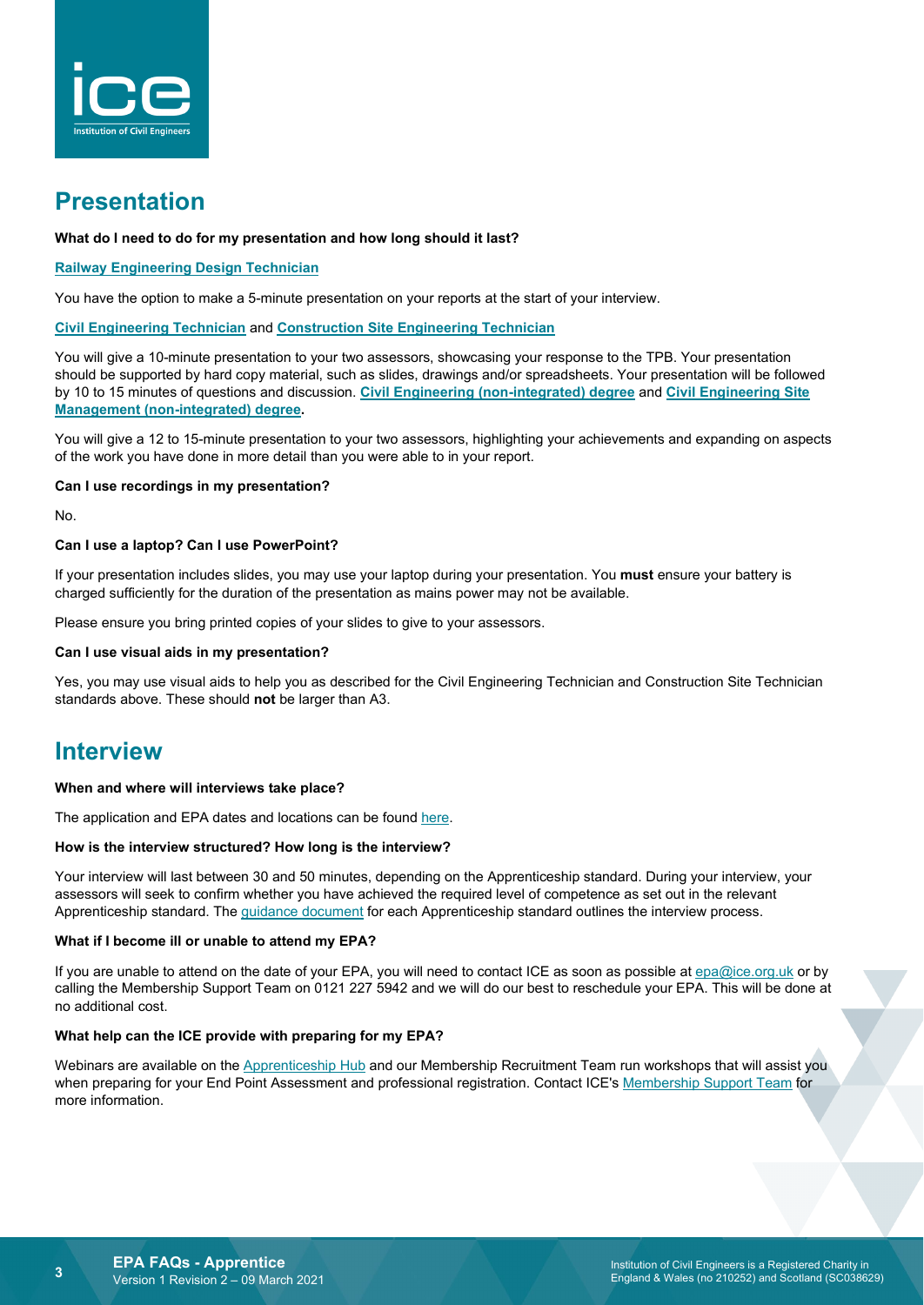

## **Written Examination**

A written examination is an assessment method for those completing degree Apprenticeships. The written examination will include three questions and will last for two hours. Details are given in the respective guidance documents.

## **Results**

### **Will I get the answer straight away?**

No, ICE will send you your result between 6 to 8-weeks after your EPA.

### **When will I get my certificate?**

If successful, ICE will request your certificate from the Institute of Apprenticeships and Technical Education (IfATE) and will inform you when you are likely to receive this.

### **What happens if I fail my EPA?**

If you fail your EPA, you will need to take a resit/retake within twelve months of your original EPA date to complete your Apprenticeship.

### **[Civil Engineering](https://www.ice.org.uk/my-ice/membership-documents/civil-engineering-technician-apprenticeship-end-po) Technician** and **[Construction Site Engineering](https://www.ice.org.uk/my-ice/membership-documents/construction-site-engineering-technician-apprentic) Technician**

If you pass the presentation element you will only have to resit the structured interview. The retake must include a structured interview even if it was passed first time round.

**[Civil Engineering](https://www.ice.org.uk/my-ice/membership-documents/civil-engineer-degree-apprenticeship-end-point-ass) (non-integrated) degree** and **[Civil Engineering Site Management](https://www.ice.org.uk/my-ice/membership-documents/site-manager-degree-apprenticeship-end-point-asses) (non-integrated) degree**

If you are unsuccessful at your EPA, you will be required to retake both the structured interview and the written examination.

### **What is the difference between a resit and a retake?**

A resit is where an apprentice has been deemed as ready for the EPA, but has failed on the day, or was unable to sit on the scheduled date.

A retake is where the apprentice has failed the EPA where the assessment has highlighted gaps in knowledge which require further work prior to retaking the EPA.

The decision on a resit or retake is made by your employer.

### **Can I progress to another Apprenticeship if I am unsuccessful?**

Before you progress to another Apprenticeship, you will need to have successfully completed your EPA.

## **Other**

### **How much experience do I need?**

You need to be confident in your ability to evidence all Knowledge, Skills and Behaviours as outlined in the Apprenticeship standard. ICE run various training events that will help you understand the level of experience required to be successful at your EPA. Contact ICE'[s Membership Support Team](mailto:membershipsupport@ice.org.uk) for more information.

### **Can I apply for EPA before the suggested completion time for the Apprenticeship?**

Yes, but you must have satisfied the minimum duration requirements for the Apprenticeship, met all aspects of the gateway and your employer is confident that you are ready to sit your EPA, only then are you able to apply earlier.

An ICE approved Apprenticehsip should last for at least 2-years. The standard specification or assessment plan may require this to be longer to support the delivery of the full Apprenticeship content.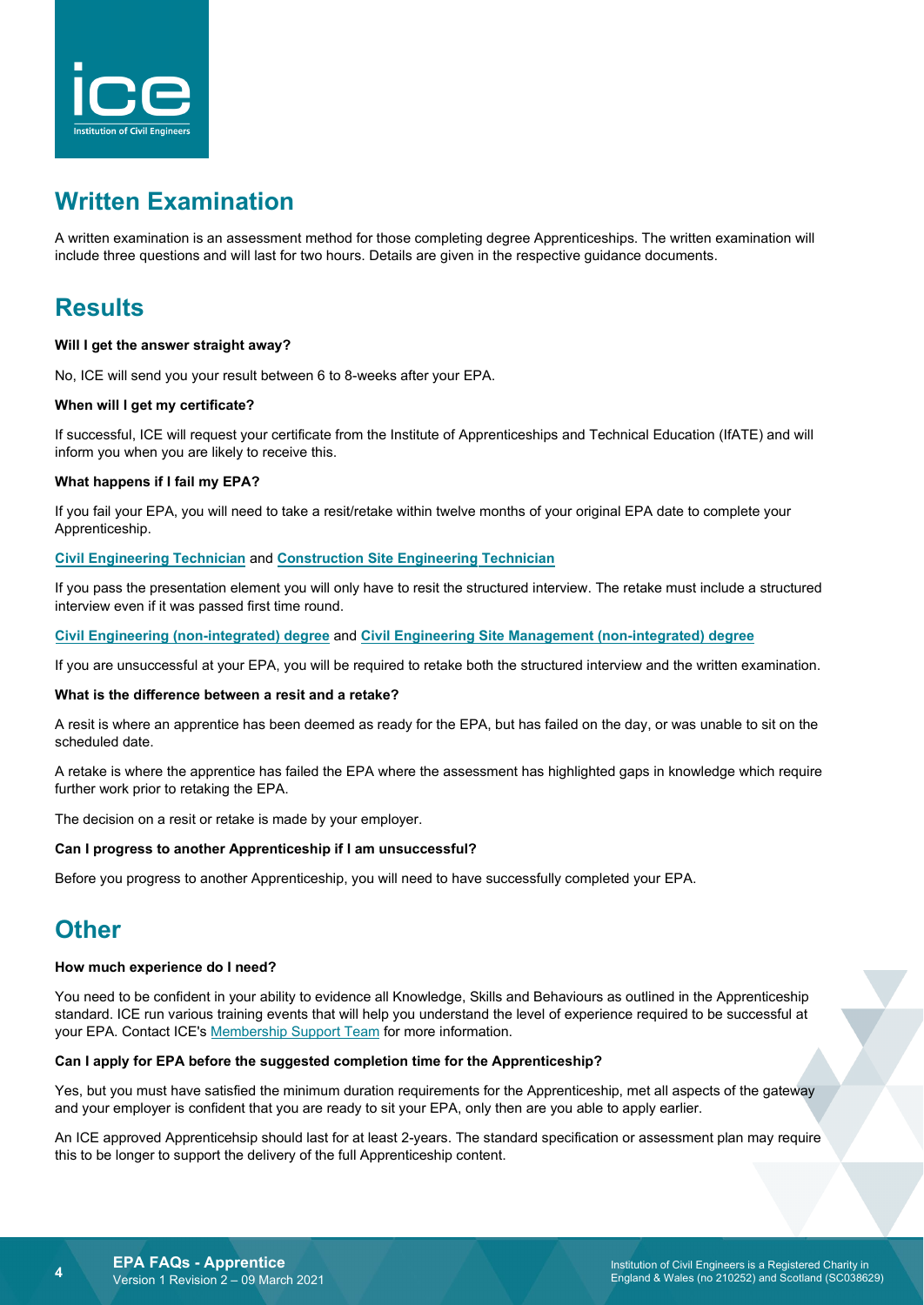

### **What happens if I need to take an extended absence, e.g. illness, maternity or paternity leave?**

If you need to take a period of leave from work, for reasons such as medical treatment, maternity or paternity leave, this is called a 'break in learning you are to receive.' You should contact your employer and training provider so that a revision in the Apprenticeship completion date can be made in the Apprenticeship agreement to account for the duration of the break. The duration of the Apprenticeship and the amount of off-the-job training needed to meet the 20% requirement will remain the same as though there had been no break in learning.

### **How do I apply for Engineering Technician (EngTech) or Incorporated Engineer (IEng) membership?**

You can apply for the appropriate level of ICE membership at the same time as your EPA. If you are successful at your EPA, you will achieve professional qualification at the same time. Details and application form are provided in the in the respective EPA guidance document.

### **I didn't apply for EngTech/IEng registration and membership prior to sitting my EPA. What do I need to do if I have now changed my mind and want to become a member of ICE?**

If you did not apply for Engineering Technician (EngTech) or Incorporated Engineer (IEng) at the same time as your EPA and have since changed your mind and wish to do so, please contac[t epa@ice.org.uk.](mailto:epa@ice.org.uk)

### **Who pays for the EPA?**

The first EPA fee will be paid through the Apprenticeship Levy via your Training Provider. ICE will contact your Training Provider directly for this payment.

Any resit or retake will cost the same as the first EPA.

### **I want to start a higher-level Apprenticeship, but don't have my latest qualification certificate for my EPA application. What should I do?**

ICE will accept confirmation of academic achievement on a signed and headed letter from your main training provider as evidence of academic achievement.

### **Why me? No one in the past has had to do EPA.**

The EPA is part of the assessment process for the Englis[h Trailblazer Apprenticeships,](https://www.ice.org.uk/membership/working-with-employers/employers-and-apprenticeships-in-england) and is only mandatory in England.